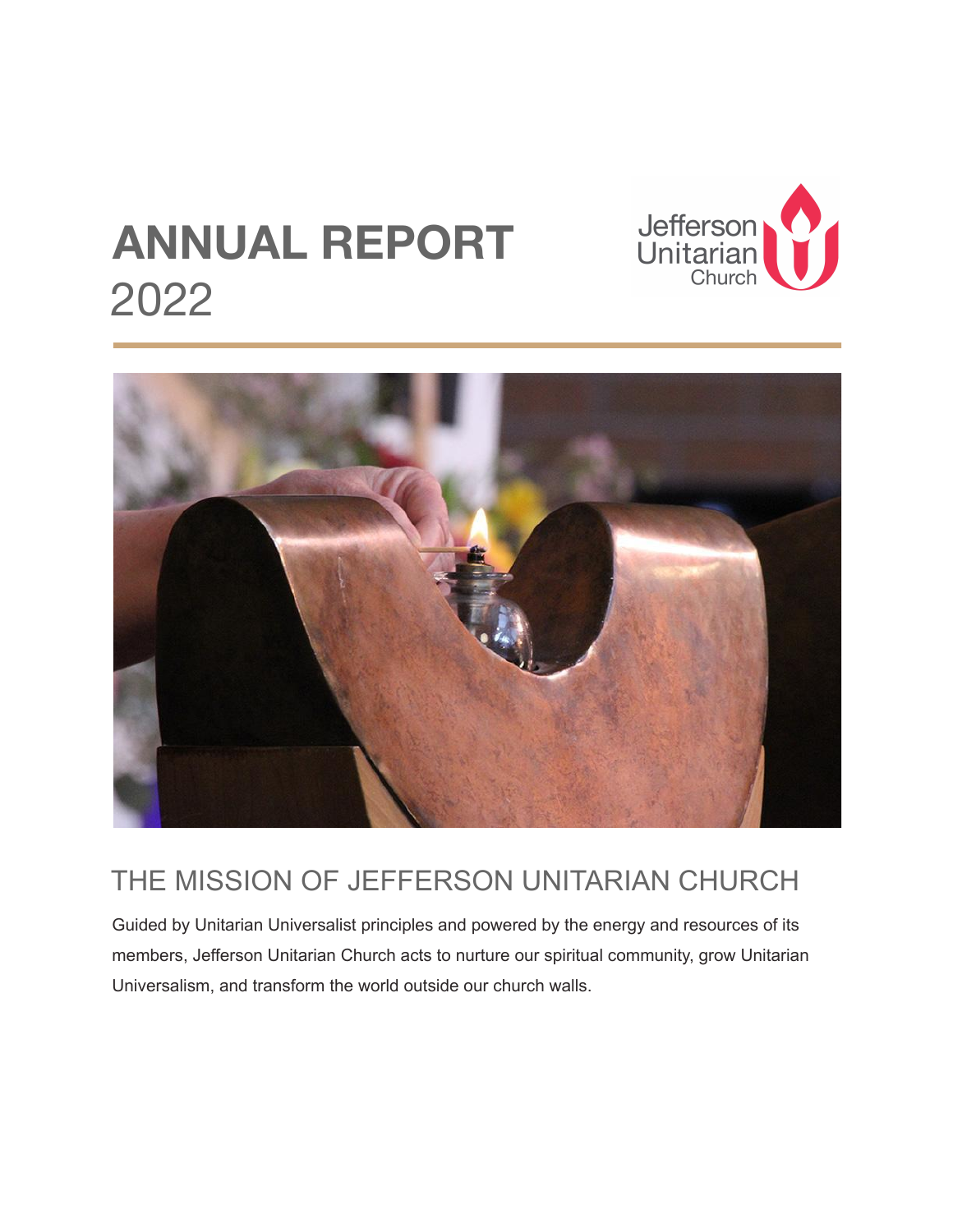

As was the case last year, this year's annual report is different than in pre-pandemic times. Our graphs and statistics comparing year-to-year just don't work. We can say that we are moving in the right direction.

#### **COVID-19**

Who would have expected the length of time we would need to stay closed and operate almost completely online due to COVID-19? There were no in-person worship services from Sunday, March 15, 2020 until opening again (with masking and vaccination requirements) on Sunday, October 10, 2021. Because of the rapid rise of the Omicron variant we closed again temporarily on Sunday, January 9, 2022 and reopened to in-person worship on Sunday, February 20, 2022. As pandemic conditions improved, we removed the masking and vaccination requirements. We continue to monitor the pandemic and will keep you informed if we need to change any safety guidelines.

#### **FOLLOWING OUR SPIRIT OF LOVE**

The Board of Trustees engaged in an appreciative inquiry process they called Following Our Spirit of Love to begin a renewal of the values, mission and ends for JUC. Conversations were held with congregants during November, December and January. Data gathered was distilled and massaged by the Board, in conversation with Rev. Wendy, with the help of Unity Unitarian consultant, Laura Park. Rollout to the congregation will begin next fall.

#### **HIGHLIGHTS**

Below are some of the year's programmatic highlights divided into categories based on our mission to deepen to our truest selves, connect authentically with others and engage with needs beyond our own.

#### **DEEPEN to our truest selves**

- Music and Worship
	- Summer 2021 worship on the theme of Blessing featured a weekly reflection from a congregant and responsive reflection from Rev. Wendy.
	- Worship effectively transitioned from online-only to in-person with livestreaming.
	- The JUC choir resumed in-person rehearsals in late August.
	- Evensong services were offered once per month from October through May with in-person and online options.
	- The Time for All Ages has been integrated as a regular feature of Sunday worship.
	- COVID had a major last-minute impact on our Christmas Eve services due to musicians and the A/V tech getting ill.
	- A special concert with music by Keith Arnold and David Burrows for choirs and orchestra was planned for January, but rescheduled for May due to COVID. It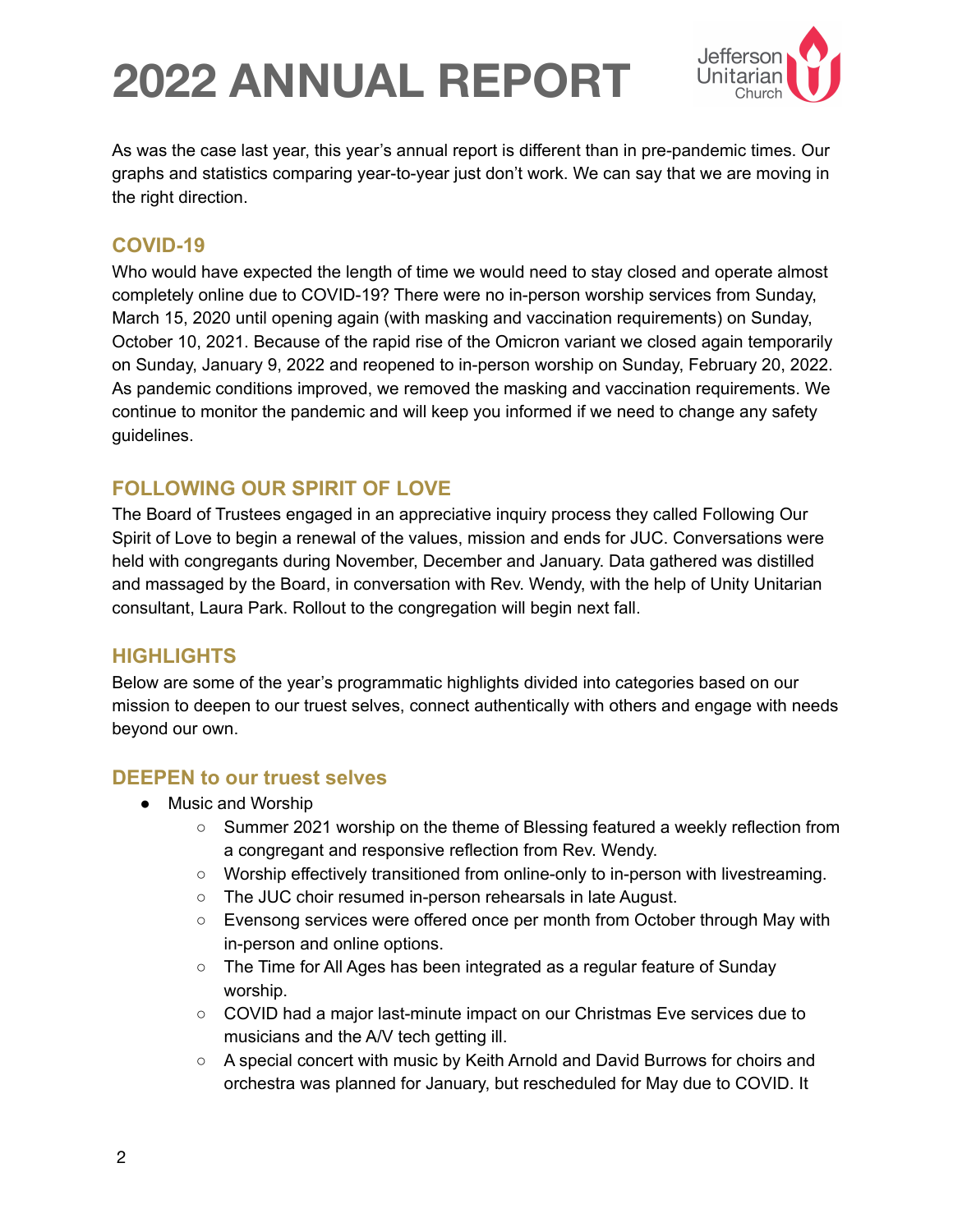

was held at Lakewood Church of the Nazarene as a fundraiser for the Second Wind Fund.

- Small Groups: The Going Deeper program was replaced with Circles of Connection with the goal of a more multicultural curriculum. Groups were formed in September/October and met through May. Each small group engaged in a justice project in the spring. The opportunity to join a group was also offered in January to new participants.
- Adult Faith Exploration
	- Reflections on Race white caucus group meetings were held monthly and now include participants from five Colorado UU congregations. A mid-month drop-in discussion space was added in the new year.
	- UU Wellspring, a heart-opening small-group experience grounded in deep listening was offered to targeted congregants.
	- Online UU Pocket Guide classes were held last summer.

#### **CONNECT authentically with others**

- Children, Youth and Family Ministries
	- Religious Education (RE) classes continued online with priceless volunteer teachers. We were one of the few churches to successfully implement RE online. Packets were mailed to households and those were integrated into the in-person children's chapel when it started..
	- Some RE classes for older kids started before in-person worship. In particular, the 7th Grade Our Whole Lives (OWL) because it is considered a life-saving curriculum for this age-group, and is not appropriate for online delivery. This was one of the highest priority in-person needs for programming.
	- Once JUC opened for in-person activities RE programming was only offered at 11 a.m. and the online programming was eliminated.
	- A very fun Trunk or Treat was held for families to celebrate Halloween with support from the High School Youth Group. About 150 children, teens and adults attended.
	- An Endowment and Memorial Gift Trust grant provided funds to hold two retreats for parents, one for Dads in January, and one for Moms in April
- **Pastoral Care** 
	- A backlog of memorial services was addressed. This year JUC members Chris Gallup, Barb Bailey, Anne Farrar, Verne Thomas, Craig Williamson, Jim Root, Dave Petiya, Lyn Barber, Nancy White, Don Bishop, Christine Burry, Bruce Douglass, Lev Ropes, Ron Smith, Susan Miller, Lu Moss, Linda Cobb-Reiley, and Marc Goodbody passed to the community of blessed memory this year.
	- We welcomed to our community new children born to Ashley Armstrong & Cory Westerfield, Elizabeth Stamberger & Matt Coffer, Jessica & Eric Leeker and an adoption by Heather Kubert & Will Cheever.
	- The By Your Side Singers worked with the Pastoral Care Team to identify and sing for JUCers who needed support with both in-person and online visits.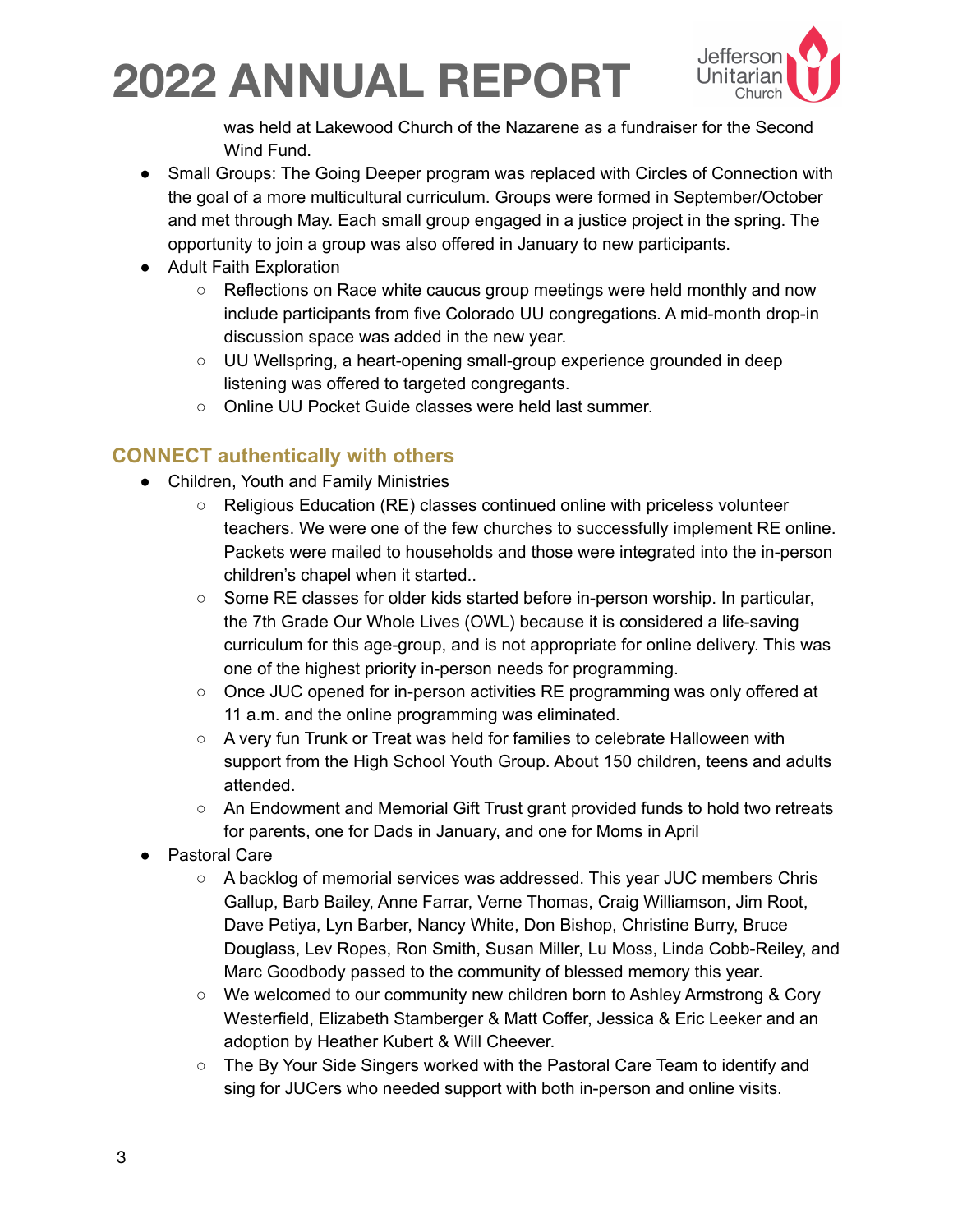

- Direct meal support, and durable medical equipment was provided for several congregants.
- A grief support group was offered in November and December.
- A series of three caregiver workshops was offered in the spring and a new caregiver support group was formed.
- The memorial receptions team was reactivated after a two-year pause.
- Belonging and Connection:
	- A Belonging and Connection Committee was created with the first task to plan a JUC Church picnic for this summer.
	- We started serving coffee again in April!
- Membership regular New Here classes were held (online most of the year with in-person in April). 10 people joined, with 39 more in the pipeline.

#### **ENGAGE with needs beyond our own**

- Social Justice
	- UU the Vote held extensive outreach to get members engaged in the off-year election cycle.
	- Food and Nourishment cook teams continued providing weekly meals to an increasing number of people, 50 to 60, which is a large increase from last year when they were seeing 20 to 40 people.
	- $\circ$  Guatemala Scholarship program continued with a virtual fiesta in the fall and The I Heart Christmas sing-along was an online success in both community building and fundraising. An in-person fiesta is scheduled for Sunday, June 12 and hopefully a representative from Rabinal will be able to attend. This year 6 students graduated, and six new students entered the program.
	- Housing and poverty supported the Habitat for Humanity pumpkin patch fundraiser, and had some limited in-person volunteer opportunities. The holiday support of Family Tree provided food and presents.
	- $\circ$  JUC CAN has finished up the mobile home park organizing grant and continues to work on affordable housing issues in Jeffco and statewide through the Legislature.
	- Family Promise was hosted at JUC again beginning in March 2022. JUC also provided support at their static site.
	- Green Task Force resumed monthly speakers.
- **Teaching Congregation:** 
	- Intern Melinda McGucken started at JUC in September. Ultimately, she decided to leave her pursuit of ministry and left JUC in April, 2022
	- JUC jointly ordained our former intern, Jenny Amstutz (McCready) in May with Columbine UU and First Universalist.